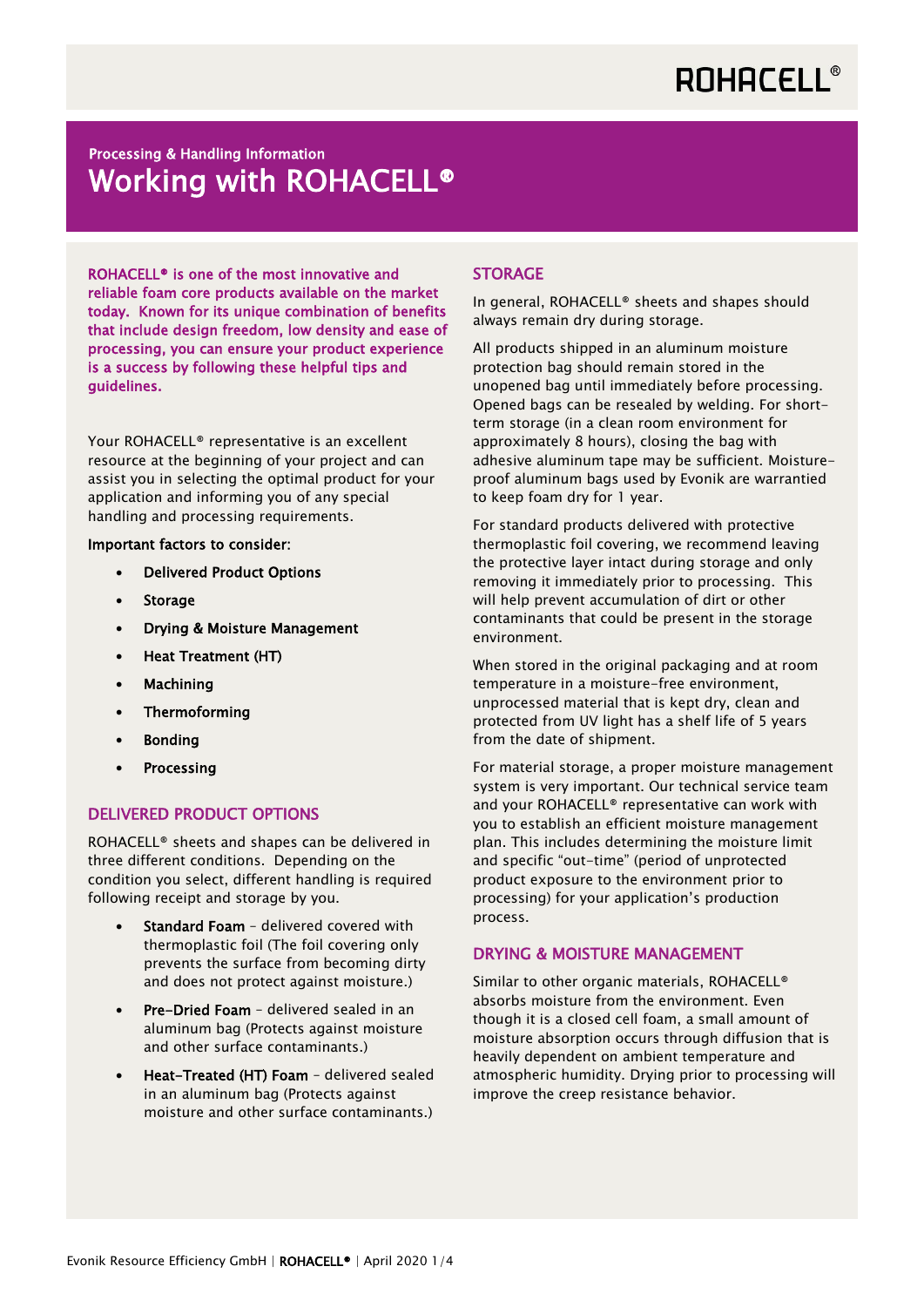# **ROHACELL®**

Drying is especially important when processing temperatures will be above 100 °C (212 °F), depending on the process pressure.

Any moisture uptake can cause small dimensional changes to occur that may adversely affect creep behavior. This is because water molecules that attach to the foam cells will act as plasticizers, making ROHACELL® more ductile. Additionally, steam can form during processing if temperatures exceed 100 °C (212 °F) – potentially affecting bonding of the skin to the foam core.

A good practice to include in a moisture management plan is to prepare a duplicate reference sample as a guide for the actual ROHACELL® core part. Prior to processing actual core parts, the reference sample can be re-dried and then measured to determine weight loss and current moisture level.

Moisture uptake by ROHACELL® is an easily reversible process. Both "Standard" and "Pre-Dried" sheets can be dried again if they are exposed to moisture. Re-drying the material restores original mechanical properties and, within certain limits, reverses dimensional changes.

(NOTE: ROHACELL® HERO cannot be re-dried. Please refer to "Special instructions for ROHACELL® HERO".)

#### DRYING GUIDELINES FOR ROHACELL® SHEETS

| <b>THICKNESS</b>      | <b>RECOMMENDED</b><br><b>DRYING</b><br><b>TEMPERATURE</b> | <b>APPROXIMATE</b><br><b>DRYING</b><br><b>TIME</b> |
|-----------------------|-----------------------------------------------------------|----------------------------------------------------|
| $<$ 25 mm / $<$ 1 in  |                                                           | 4 hours                                            |
| $25 - 50$ mm / 1-2 in |                                                           | 6 hours                                            |
| 50-75 mm / 2-3 in     | 130 °C + 5 °C<br>$(266 \degree F \pm 9 \degree F)$        | 8 hours                                            |
| 70-100 mm / 3-4 in    |                                                           | 10 hours                                           |
| $>100$ mm $/ > 4$ in  |                                                           | 12 hours                                           |

- Sheets can be dried in an air circulating oven, between heating plates, or using infrared heaters if sheet thickness is less than 6 mm  $(1/4")$ .
- During the drying process in an air circulating oven, each panel must be separated from each adjacent panel by no less than 25 mm (1 inch) to allow constant airflow.
- All precautions regarding panel placement and accurate temperature control must be strictly followed.
- Drying time depends on the sheet thickness

#### Special instructions for ROHACELL® HERO

Re-drying ROHACELL® HERO sheets or shapes is not possible. If unexpected exposure to moisture occurs, do not attempt to re-dry the product and immediately contact your ROHACELL® representative for assistance and further instructions.

#### HEAT TREATMENT (HT)

If you will be using autoclave processing with temperatures up to 190 °C (374 °F) and pressure up to 0.7 MPa (100 psi), a heat treatment process (HT) prior to processing ROHACELL® is required. Heat treatment can cause surface deterioration and a change in sheet volume, so final shaping of a core must be performed after heat treatment and not before.

Heat-treated ROHACELL® sheets should be processed within a specified period of time (outtime) depending on the storage environment, sheet thickness, manufacturing parameters and product density. Please consult with your ROHACELL® representative for your ROHACELL® product's recommended "out-time".

If the established out-time is exceeded, heat treatment can be repeated for un-shaped cores. Net-shaped cores cannot be heat treated again since re-heating will change the dimensions and the surface quality. Drying is especially important when processing temperatures will be above 100 °C (212 °F), depending on the process pressure.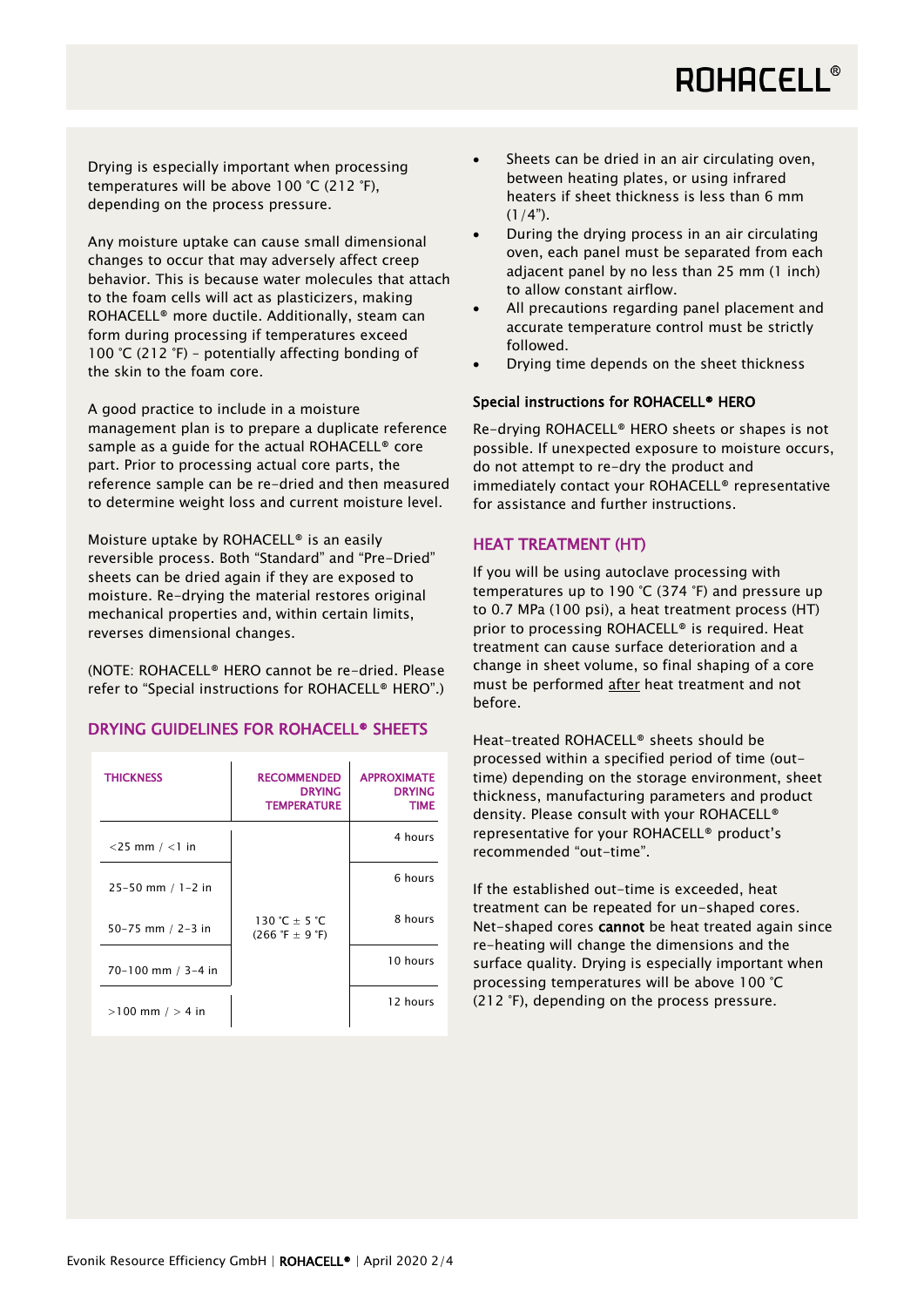### **MACHINING**

ROHACELL® can be machined without lubricants on fast running wood or plastic processing machines, using typical tools for this purpose.

Common processing methods include drilling, planing, milling, sawing and sanding. Using CNC milling, complex 3D molded bodies can be shaped on CNC wood or plastic processing machines.

We can also do the shaping for you. In our Shapes Department, we produce fully processed and readyto-use ROHACELL® cores on 4- and 5–axis CNC mills, according to your requirements. We provide quality support, from prototype to mass production (EN/AS 9100, ISO 9001).

### **THERMOFORMING**

Creating ROHACELL® custom core shapes for sandwich construction is quick and easy with thermoforming.

All grades can be thermoformed, but specific temperature requirements vary and depend upon the product grade, density, process, final part geometry and the type of thermoforming equipment used.

Consultation with an expert in our Application Technology Center is highly recommended prior to thermoforming ROHACELL®.

In preparation for thermoforming, sheets must be dried (refer to the previous section titled "Drying & Moisture Management"). Parts can then be formed using a vacuum or non-vacuum diaphragm with a female / male mold or matched mold. Wood, polyester or epoxy resin molds are acceptable.

After drying and prior to thermoforming, the sheet should be heated in an oven, between heating plates or with infrared heaters. When the sheet reaches the correct thermoforming temperature for the specific grade and density (please consult with your ROHACELL® representative), it should be quickly transferred to the forming device. To easily transfer the sheet with minimal resistance, generous margins beyond the finished part shape are recommended.

During this transfer from the heating cabinet or heating plates to the forming device, cooling of the sheet must be kept at a minimum. To minimize the rapid cooling effect, a protective cover on the heated foam sheet during the transfer is required. Cotton cloth, breather, glass fabric or silicone rubber can be used as a protective cover.

Alternatively, the foam can be heated with at the same time by placing both together in an oven.

After transferring a sheet to the forming device, the mold is closed or vacuum is applied to the diaphragm to draw the foam into a final geometry.

Upon completion of part formation, the mold and foam are allowed to cool down together by removing them from the heat source. When the formed part has cooled to a temperature of 80 °C (176 °F), it can be removed from the mold. Uniform cooling from both sides prior to removal is recommended to avoid spring back.

### BONDING

One of the biggest advantages of ROHACELL® is that it enables use of a co-curing process where facings are cured and bonded to the core material in a single work step. Its homogenous cell structure provides zero print-through to composite face sheets.

ROHACELL® is compatible with almost all commercially available adhesive systems and is resistant to solvents. It does not require any stabilizing agents, potting materials or additional stabilization cure cycles to provide lateral strength as this is an inherent property.

The closed-cell structure of ROHACELL® assures that resin fills only into the cut cells at the surface of the foam. This ensures adequate bonding to facings, and at the same time eliminates unnecessary weight and costs that permeated resin can add. You can choose from a variety of special grades that differ in cell size and resulting resin uptake to match the needs of your application and manufacturing process.

NOTE: Prior to bonding, all surface dust or dirt should be removed using oil-free compressed air. All foam cores should be handled with clean gloves to prevent the surface from exposure to fat/oil environmental contaminants.